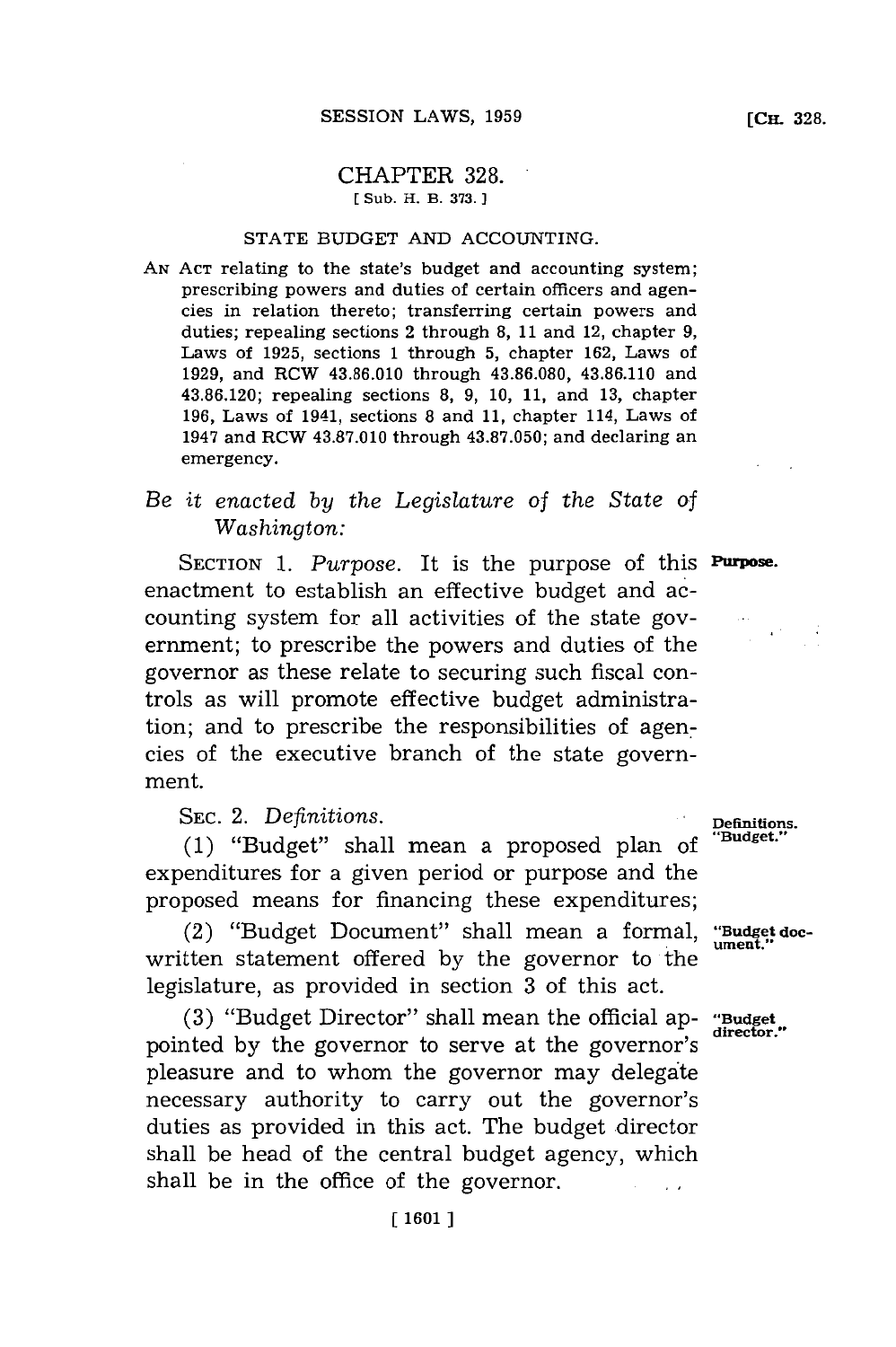**CH. 328.)**

"Agency."

**"PubJ funds**

(4) "Agency" shall mean and include every state office, officer, each institution, whether educational, correctional or other, and every department, division, board and commission, except as otherwise provided in this act.

lic **(5)** "Public funds", for purposes of this act, shall mean all moneys, including cash, checks, bills, notes, drafts, stocks and bonds, whether held in trust or for operating purposes and collected or disbursed under law, whether or not such funds are otherwise subject to legislative appropriation.

"Regulations."

وحداجر

**ulations." (6)** "Regulations" shall mean the policies, standards and requirements, stated in writing, designed to carry out the purposes of this act, as issued **by** the governor or his designated agent, and which shall have the force and effect of law.

Contents of **budget** document.

SEC. 3. Content of the budget document.

The budget document shall consist of the following parts:

Part I shall contain the governor's budget message which shall be explanatory of the budget and shall contain an outline of the proposed financial policies of the state for the ensuing fiscal period and shall describe in connection therewith the important features of the budget. The message shall set forth the reasons for salient changes from the previous fiscal period in expenditure and revenue items and shall explain any major changes in financial policy. Attached to the budget message shall be such supporting schedules, exhibits and other explanatory material in respect to both current operations and capital improvements as the governor shall deem to be useful to the legislature.

Part I shall also contain:

As to revenues:

**(1)** Anticipated revenues classified **by** fund and source;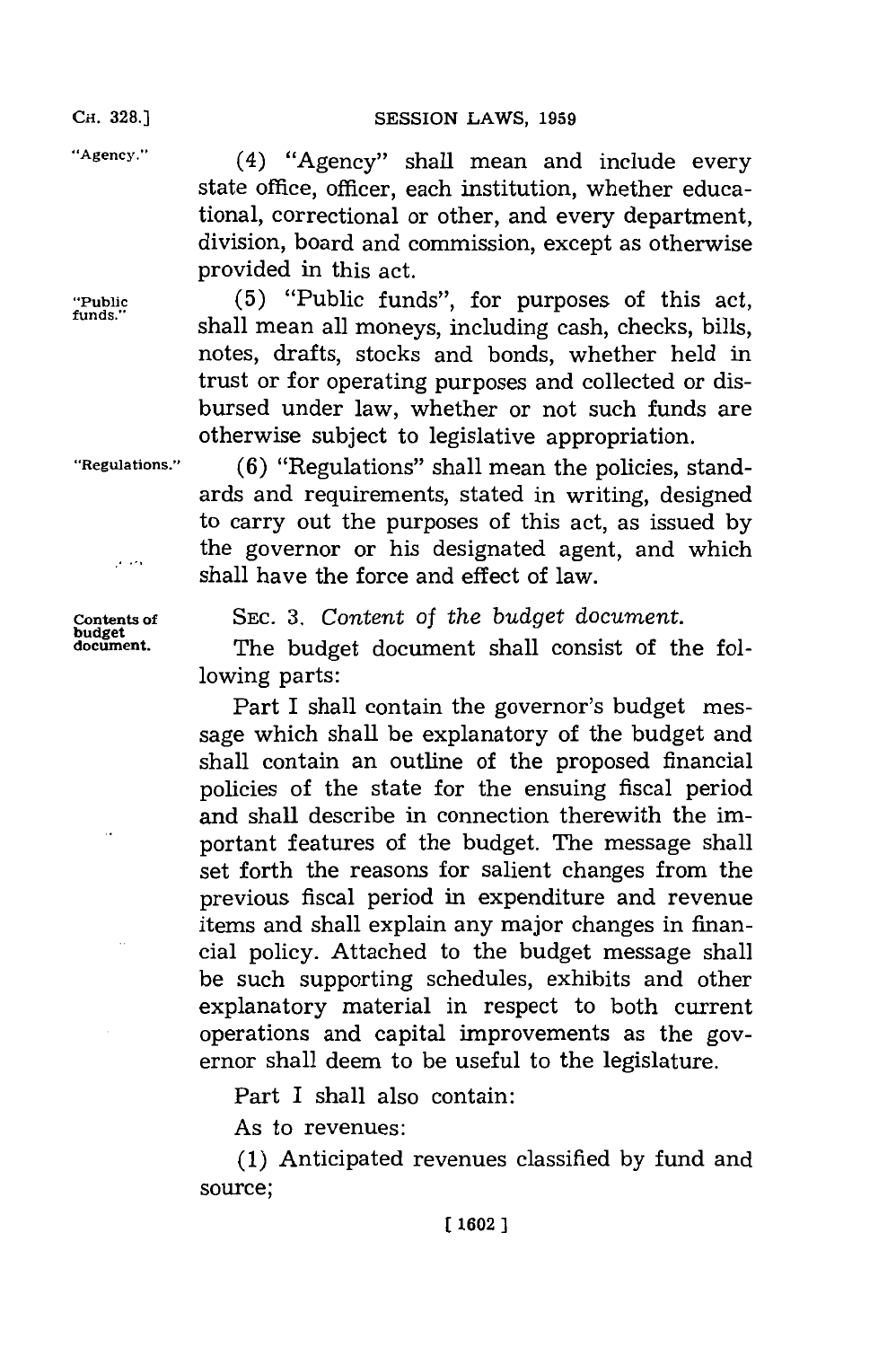(2) Comparisons between revenues actually received during the immediately past fiscal period, those received or anticipated for the current period, and those anticipated for the ensuing period;

**(3)** Cash surplus, **by** fund, to the extent provided **by** section 4 of this act;

(4) Such additional information dealing with revenues as the governor shall deem pertinent and useful to the legislature.

As to expenditures:

**(1)** Tabulations showing expenditures classified **by** fund, function, activity and object;

(2) Cash deficit, **by** fund, to the extent provided **by** section **5** of this act;

**(3)** Such additional information dealing with expenditures as the governor shall deem pertinent and useful to the legislature;

Part II shall embrace the detailed estimates of all anticipated revenues applicable to proposed operating expenditures. Part II shall also include all proposed operating expenditures. The total of anticipated revenues shall equal the total of proposed applicable expenditures: *Provided,* That this requirement shall not prevent the liquidation of any deficit existing on the effective date of this act. This part shall further include:

**(1)** Interest, amortization and redemption charges on the state debt;

(2) Payments of all reliefs, judgments and claims;

**(3)** Other statutory expenditures;

(4) Expenditures incident to the operation for each agency in such form as the governor shall determine;

**(5)** Revenues derived from agency operations;

**(6)** Expenditures and revenues shall be given in comparative form showing those incurred or received for the immediately past fiscal period and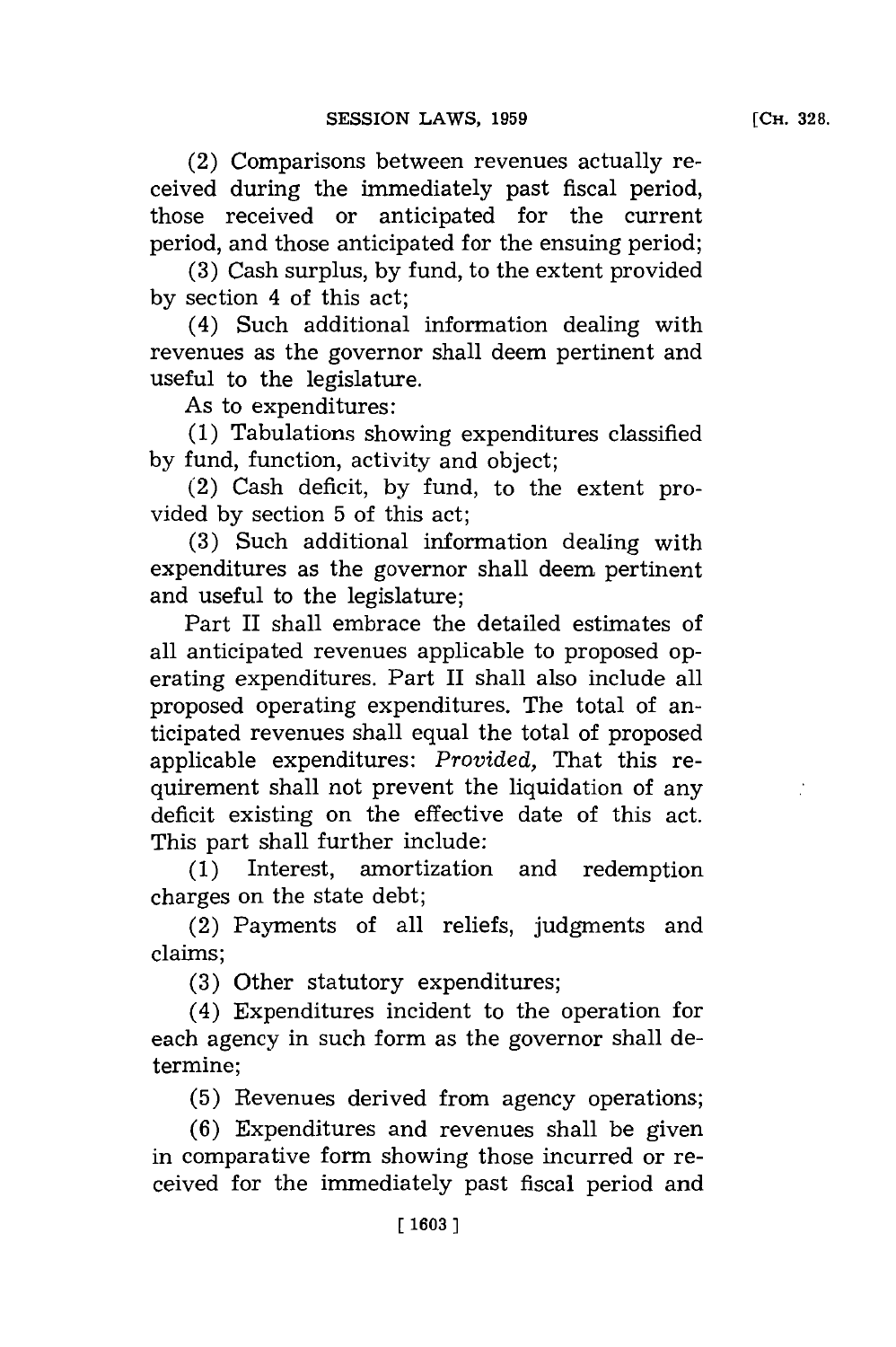those anticipated for the current and next ensuing periods;

**(7)** Such other information as the governor shall deem useful to the legislature in gaining an understanding of revenues and expenditures.

Part III shall consist of:

**'(1)** Expenditures incident to current or pending capital projects and to proposed new capital projects, relating the respective amounts proposed to be raised therefor by appropriations in the budget and the respective amounts proposed to be raised therefor **by** the issuance of bonds during the fiscal period;

(2) **A** capital program consisting of proposed capital projects for at least the two fiscal periods succeeding the next fiscal period. The capital program shall include for each proposed project a statement of the reason or purpose for the project along with an estimate of its cost;

**(3)** Such other information bearing upon capital projects as the governor shall deem to be useful to the legislature.

**Cash SEC.** 4. Cash surplus. Surplus available for appropriation shall be limited to cash surplus, defined for purposes of this act as any money, assets or other resources available for expenditure over and above any liabilities which are expected to be incurred **by** the close of the current fiscal period. If the aggregate of estimated revenues for the next ensuing fiscal period, together with the surplus, if any, for the current fiscal period exceeds the applicable appropriations proposed **by** the governor for the next ensuing fiscal period, the governor shall include in Part I of the budget document his recommendations for the use of said excess of anticipated revenues, and said surplus, over applicable appropriations for the reduction of indebtedness, for the reduction of taxation or for other purposes as in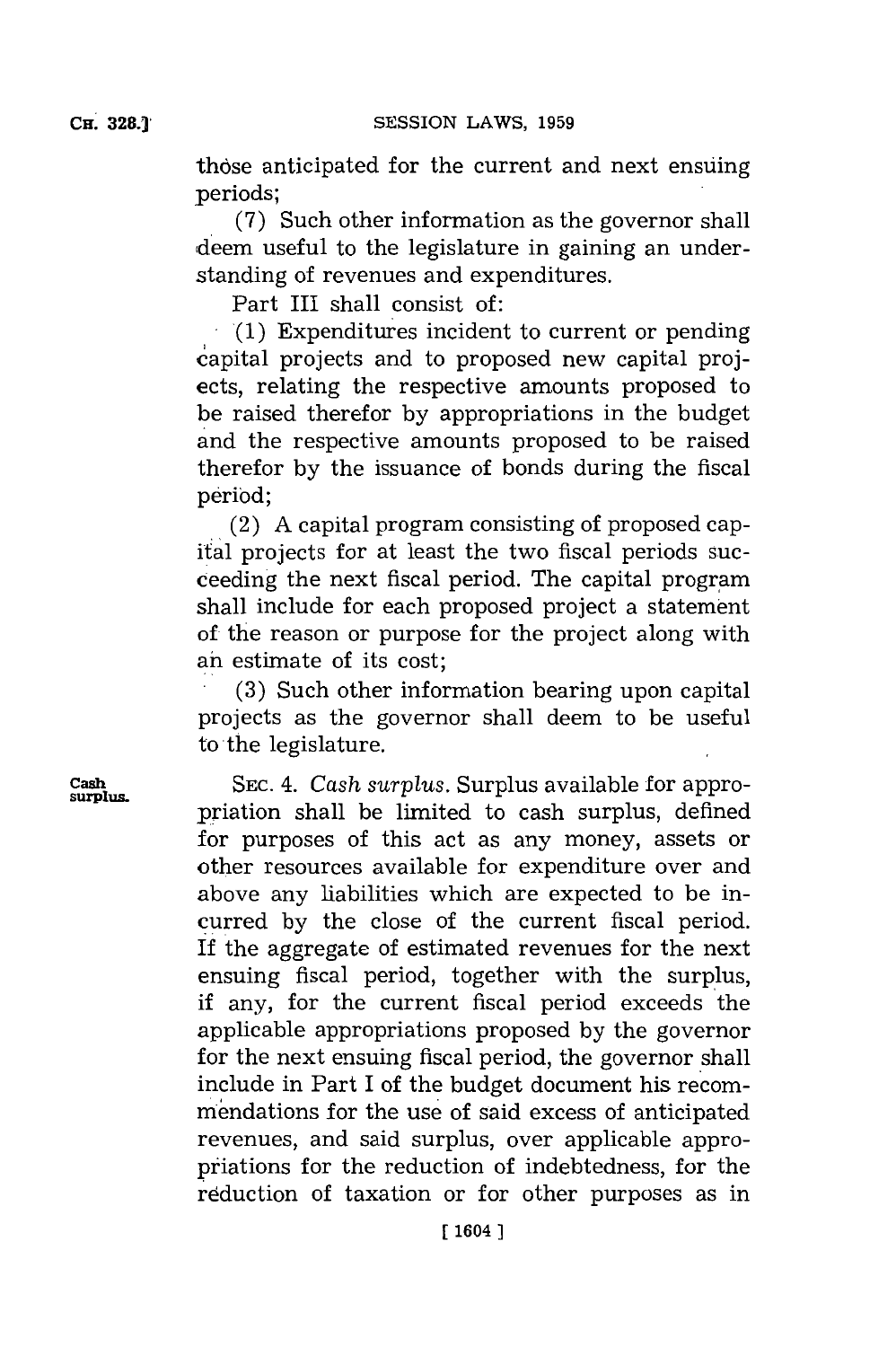his discretion shall serve the best interests of the state.

**SEC. 5.** *Cash deficit.* Cash deficit of the current **Cash deficit.** fiscal period is defined for purposes of this act as the amount **by** which the aggregate of expenditures charged to a fund will exceed the aggregate of receipts credited to such fund in the current fiscal period, less the extent to which such deficit may have been provided for from available reserve funds.

If, for any applicable fund, the estimated revenues for the next ensuing period plus cash surplus shall be less than the aggregate of appropriations proposed **by** the governor for the next ensuing fiscal period, the governor shall include in Part I of the budget document his proposals as to the manner in which the anticipated deficit shall be met, whether **by** an increase in the indebtedness of the state, **by** the imposition of new taxes, **by** increases in tax rates or an extension thereof, or in any like manner. The governor may provide for orderly liquidation of the currently existing deficit over a period of one or more fiscal periods, if, in his discretion, such manner of liquidation would best serve the public interest.

SEC. **6.** *Legislative review* of *budget document* **Legislative** and budget bill. Within five calendar days after the **budget** document bill. convening of the legislature the governor shall submit the budget document unless such time is extended **by** the legislature. The governor shall also submit a budget bill which for purposes of this act is defined to mean the appropriations proposed **by** the governor as set forth in the budget document. Such representatives of agencies as have been designated **by** the governor for this purpose shall, when requested, **by** either house of the legislature, appear to be heard with respect to the budget document and the budget bill and to supply such additional information as may be required.

**review of**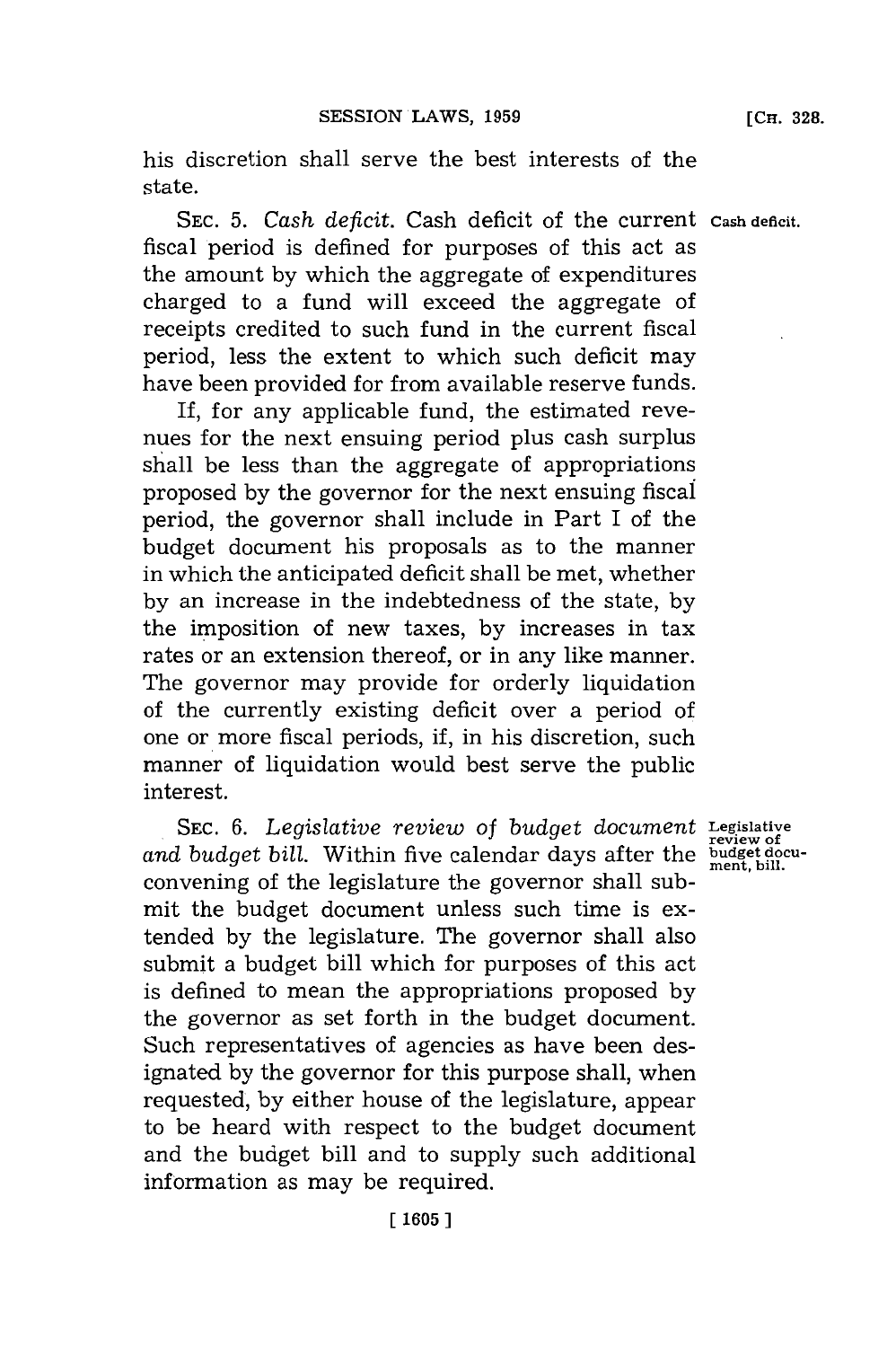**CH. 328.]**

Appropria-<br>
SEC. 7. *Appropriations*. Appropriations shall be deemed maximum authorizations to incur expenditures but the governor shall exercise all due supervision and control to ensure that expenditure rates are such that program objectives are realized within these maximums.

Adoption of SEC. 8. *Adoption of budget*. Adoption of the apbudget. propriation, or budget, bill **by** the legislature shall constitute adoption of the budget and the making of appropriations therefor. The budget shall be finally adopted not later than thirty calendar days prior to the beginning of the fiscal period.

**Development SEC. 9.** *Development of budget.* For purposes of developing his budget proposals to the legislature, the governor shall have the power, and it shall be his duty, to require from proper agency officials such detailed estimates and other information in such form and at such times as he shall direct. The estimates for the legislature and the judiciary shall be transmitted to the governor and shall be included in the budget. Estimates for the legislature and for the supreme court shall be included in the budget without revision. In the year of the gubernatorial election, the governor shall invite the governor-elect or his designee to attend all hearings provided in section **11** of this act; and the governor shall furnish the governor-elect or his designee with such information as will enable him to gain an understanding of the state's budget requirements. The governorelect or his designee may ask such questions during the hearings and require such information as he deems necessary and may make recommendations in connection with any item of the budget which, with the governor-elect's reasons therefor, shall be presented to the legislature in writing with the budget document. Copies of all such estimates and other required information shall also be submitted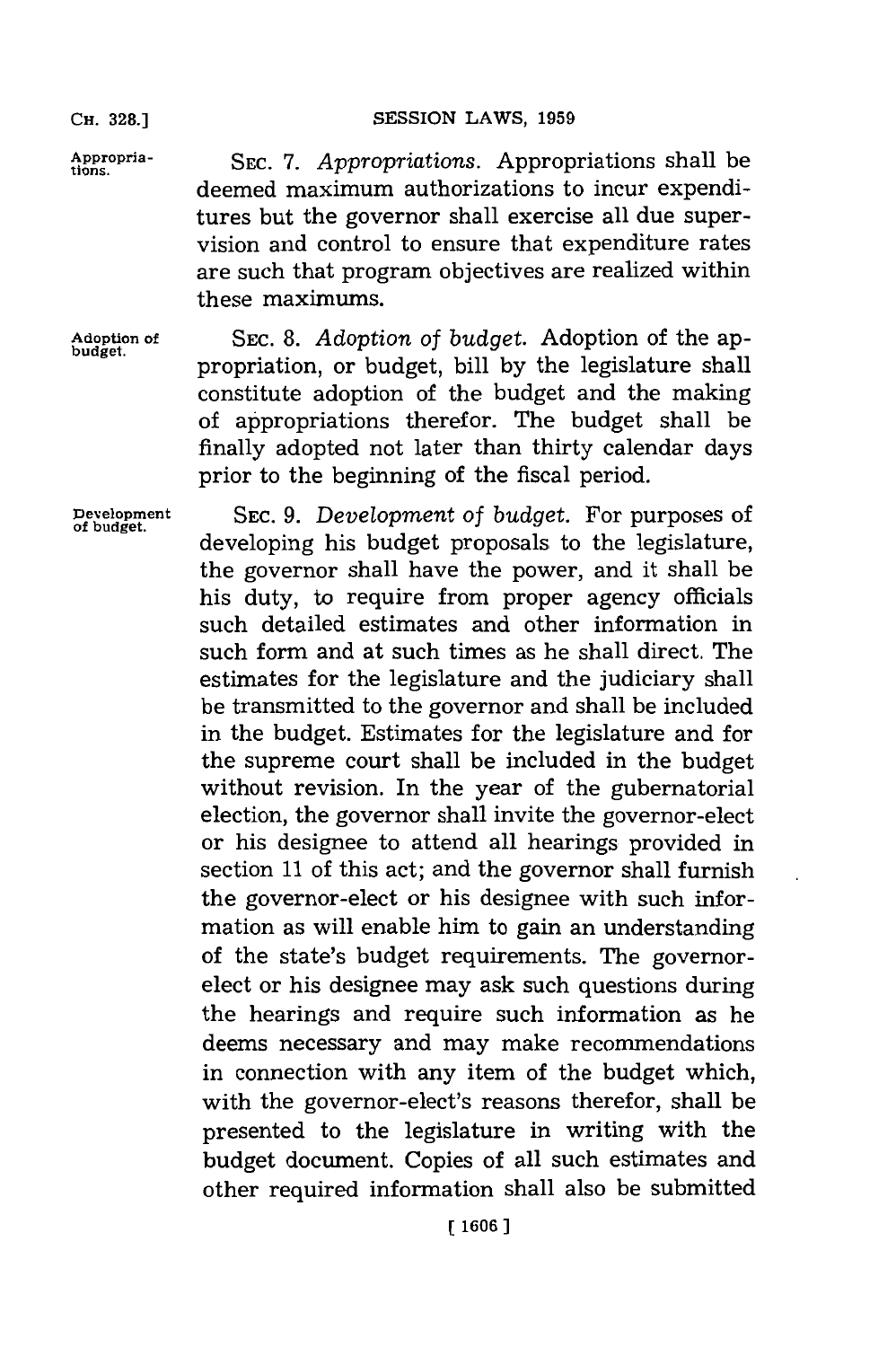to the legislative budget committee. The governor shall also invite the legislative budget committee to designate one or more persons to be present at all hearings provided in section **10.** The designees of the legislative budget committee may also ask such questions during the hearings and require such information as they deem necessary.

**SEC. 10.** *Executive hearings.* The governor may **Executive** provide for hearings on all agency requests for **hearings.** expenditures to enable him to make determinations as to the need, value or usefulness of activities or programs requested **by** agencies. The governor may require the attendance of proper agency officials at his hearings and it shall be their duty to disclose such information as may be required to enable the governor to arrive at his final determination.

SEC. 11. *Expenditure programs; allotments; re-* Expenditure<br>ves. Subsections (1) and (2) of this section set allotments; serves. Subsections (1) and (2) of this section set **allotment** reserves. forth the expenditure programs and the allotment and reserve procedures to be followed **by** the executive branch.

**(1)** Before the beginning of the fiscal period, all agencies shall submit to the governor a statement of proposed agency expenditures at such times and in such form as may be required **by** him. The statement of proposed expenditures shall show, among other things, the requested allotments of appropriations for the ensuing fiscal period for the agency concerned for such periods as may be determined **by** the budget director for the entire fiscal period. The governor shall review the requested allotments in the light of the agency's plan of work and, with the advice of the budget director, he may revise or alter agency allotments: *Provided,* That revision of allotments shall not be made for the following: agencies headed **by** elective officials; University of Washington; Washington State College; Central Washington College of Education; Eastern Washing-

**[CH. 328.**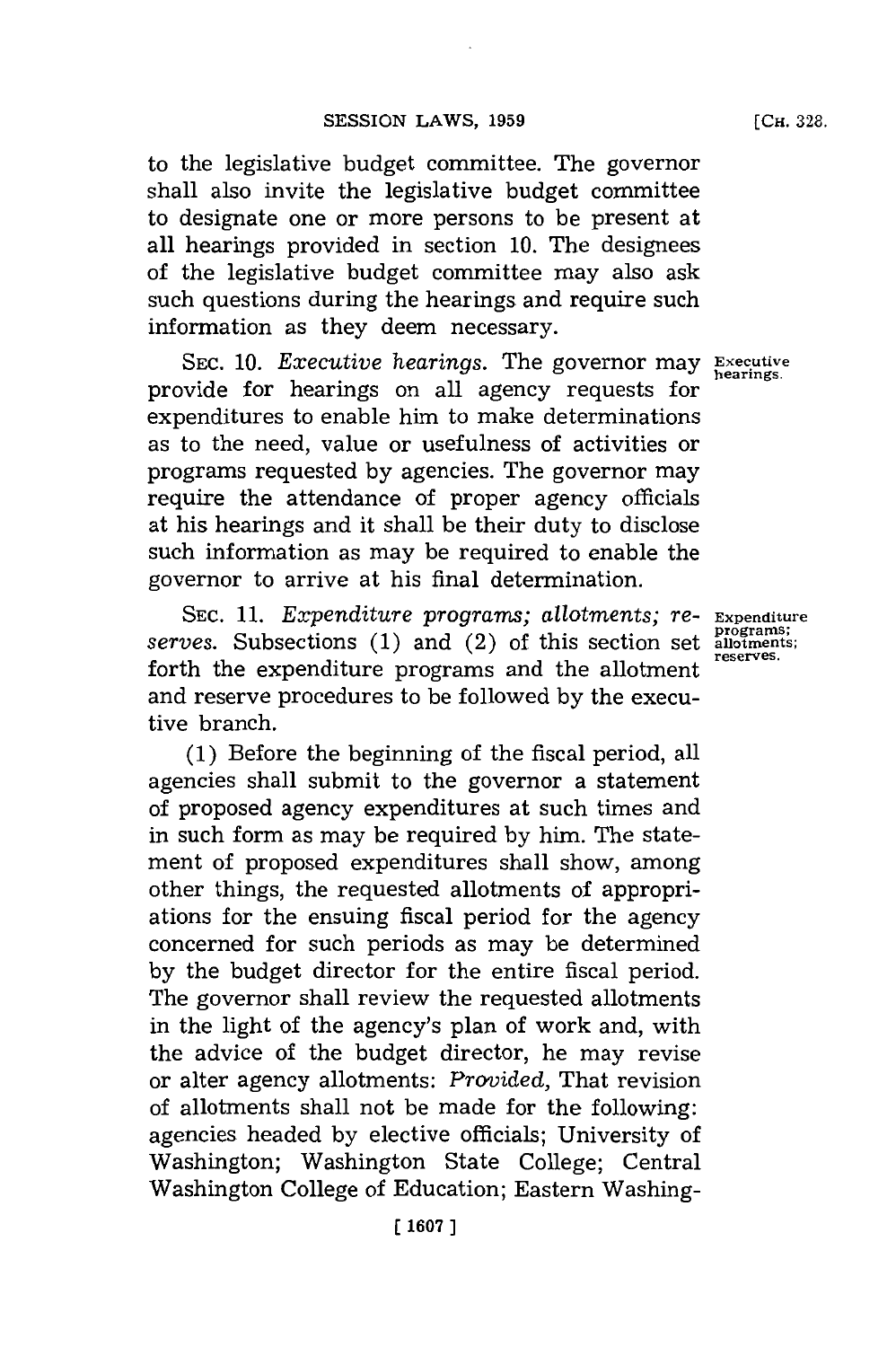ton College of Education; and Western Washington College of Education. The aggregate of the allotments for any agency shall not exceed the total of appropriations available to the agency concerned for the fiscal period.

(2) Except for agencies headed **by** elective officials and for institutions for higher education, as provided in this section, the approved allotments may be revised during the course of the fiscal period in accordance with the regulations issued pursuant to this act. **If** at any time during the fiscal period the governor shall ascertain that available revenues for the applicable period will be less than the respective appropriations, he shall revise the allotments concerned so as to prevent the making of expenditures in excess of available revenues. To the same end, and with the exception stated in this section for allotments involving agencies headed **by** elective officials and for institutions for higher education the governor is authorized to withhold and to assign to, and to remove from, a reserve status any portion of an agency appropriation which in the governor's discretion is not needed for the allotment. No expenditures shall be made from any portion of an appropriation which has been assigned to a reserve status except as provided in this section.

**(3)** It is expressly provided that all agencies shall be required to maintain accounting records and to report thereon in the manner prescribed in this act and under the regulations issued pursuant to this act.

**Revenue SEC.** 12. *Revenue estimates.* Before the begin- **estimates.** ning of any fiscal period, any agency engaged in the collection of revenues shall submit to the governor statements of revenue estimates at such times and in such form as may be required **by** him.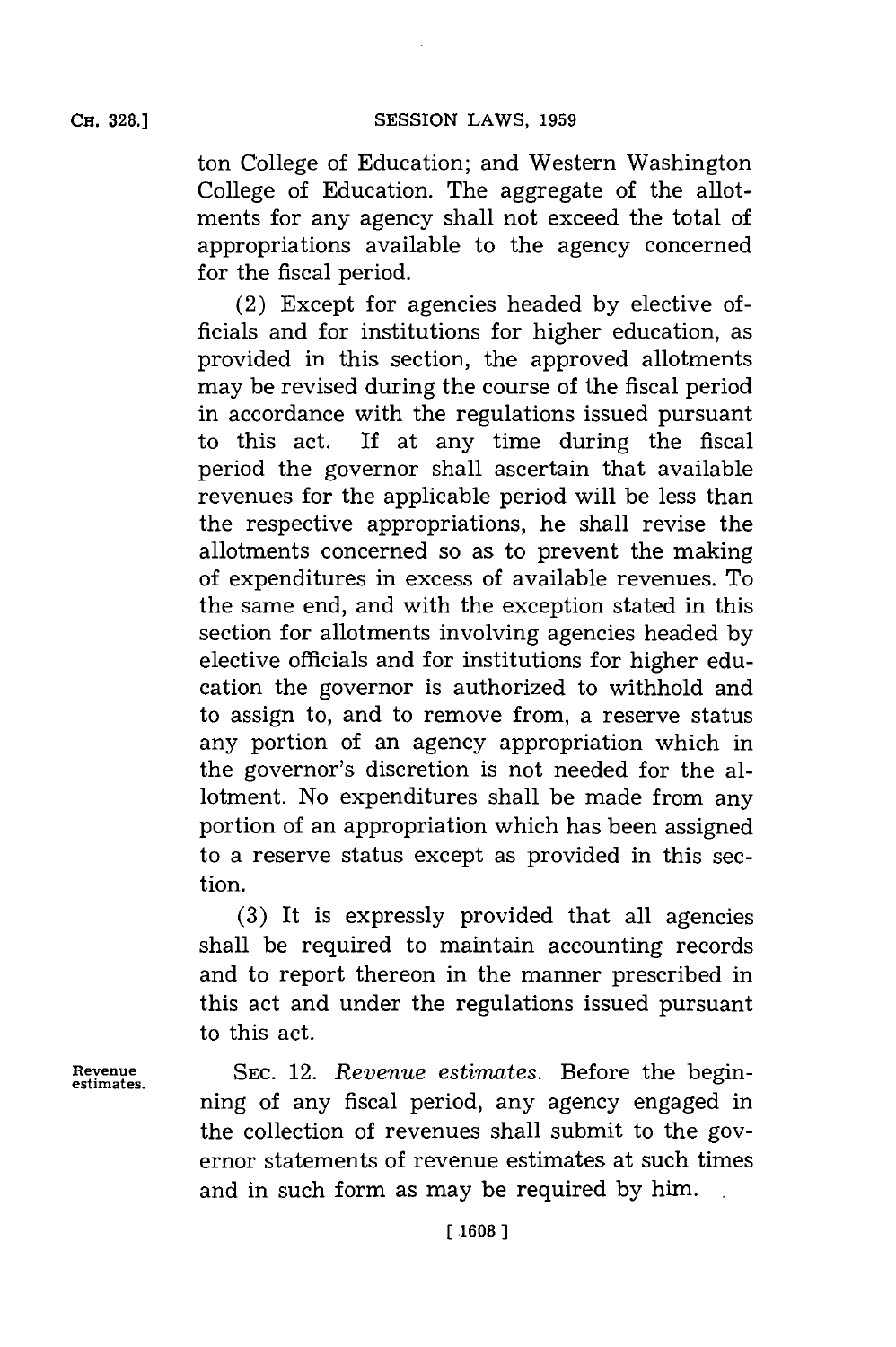SEC. 13. When contracts and expenditures pro- When con hibited. No agency shall expend or contract to expend any money or incur any liability in excess of the amounts appropriated for that purpose: *Provided,* That nothing in this section shall prevent the making of contracts or the spending of money for capital improvements, nor the making of contracts of lease or for service for a period exceeding the fiscal period in which such contract is made, when such contract is permitted **by** law. Any contract made in violation of this section shall be null and void.

SEC. 14. Lapsing of appropriations. All appropria- Lapsing of tions shall lapse at the end of the fiscal period to the extent that they have not been expended or lawfully obligated. Any remaining unexpended and unobligated balance of appropriations shall revert to the fund from which the appropriation was made.

SEC. 15. Priority of expenditures-appropriated **Priority of** and nonappropriated funds. For those agencies which make expenditures from both appropriated and nonappropriated funds, the governor is authorized to direct such agencies to charge their expenditures in such ratio, as between appropriated and nonappropriated funds, as will conserve appropriated funds.

SEC. 16. Fiscal management-powers and duties Fiscal man-SEC. 16. *Fiscal management—powers and duties* Fiscal man-<br>of officers and agencies. This section sets forth the Powers, duties major fiscal duties and responsibilities of officers **of officers and agencies.**and agencies of the executive branch. The regulations issued **by** the governor pursuant to this act shall provide for a comprehensive, orderly basis for fiscal management and control, including efficient accounting and reporting therefor, for the executive branch of the state government and may include, in addition, such requirements as will generally promote more efficient public management in the state.

**appropriations.**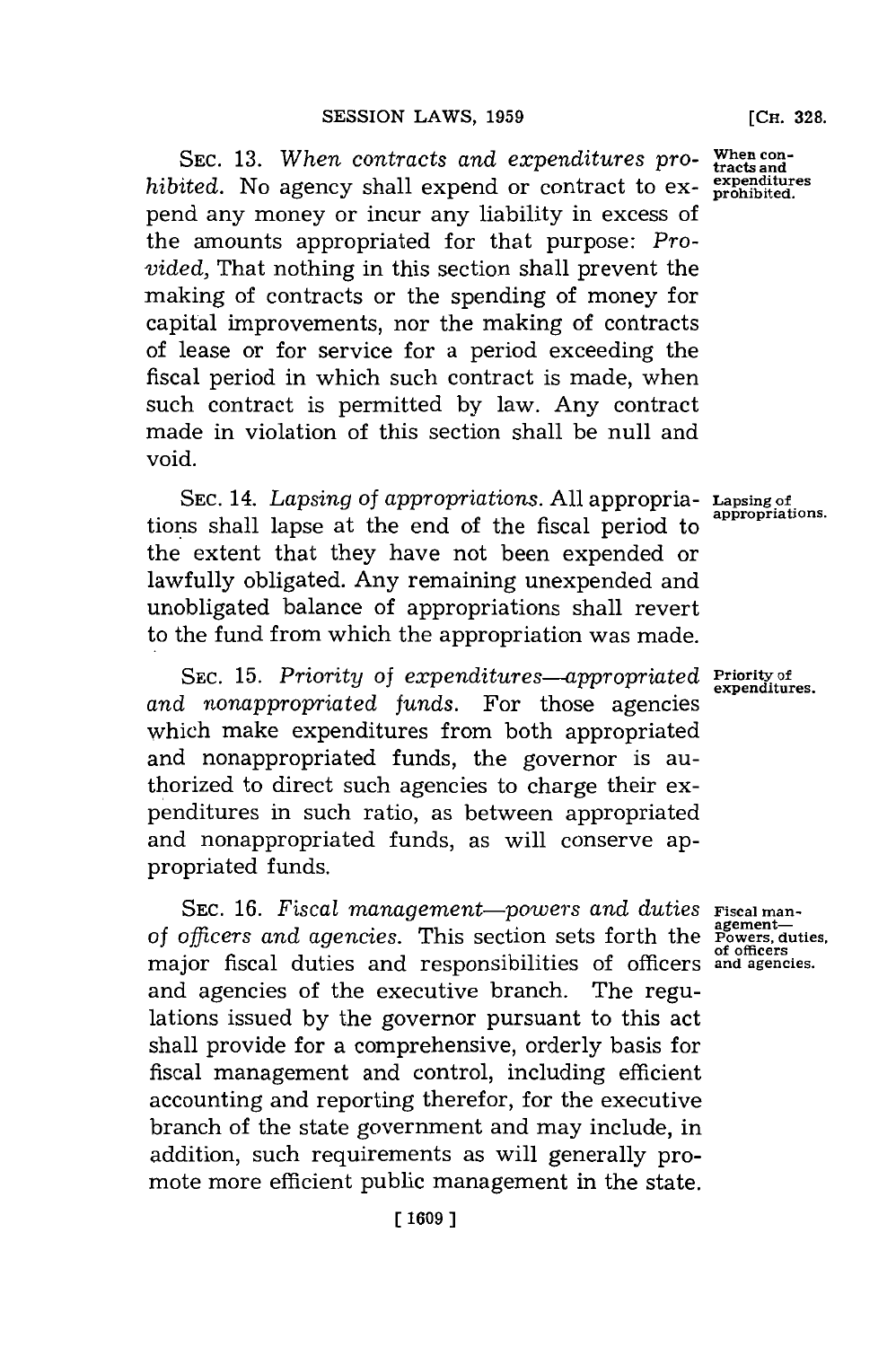**CH. 328.]**

**Fiscal man- agement-Powers, duties, of officers and a gencies.**

**(1)** Governor; budget director. The governor, through his budget director, shall devise and supervise a modern and complete accounting system for each agency to the end that all revenues, expenditures, receipts, disbursements, resources and obligations of the state shall be properly and systematically accounted for. The accounting system shall include the development of accurate, timely records and reports of all financial affairs of the state. The system shall also provide for comprehensive central accounts in the central budget agency. The budget director may require such financial, statistical and other reports as he deems necessary from all agencies covering any period.

In addition, the budget director, as agent of the governor, shall:

(a) Make surveys and analyses of agencies with the object of determining better methods and increased effectiveness in the use of manpower and materials; and he shall authorize expenditures for employee training to the end that the state may benefit from training facilities made available to state employees;

**(b)** Report to the governor with regard to duplication of effort or lack of coordination among agencies;

(c) Review any pay and classification plans, and changes thereunder, developed **by** any agency for their fiscal impact: *Provided,* That none of the provisions of this subsection shall affect merit systems of personnel management now existing or hereafter established **by** statute relating to the fixing of qualification requirements for recruitment, appointment, or promotion of employees of any agency. He shall advise and confer with agencies including the legislative budget committee and the legislative council regarding the fiscal impact of such plans and may amend or alter said plans, except that for the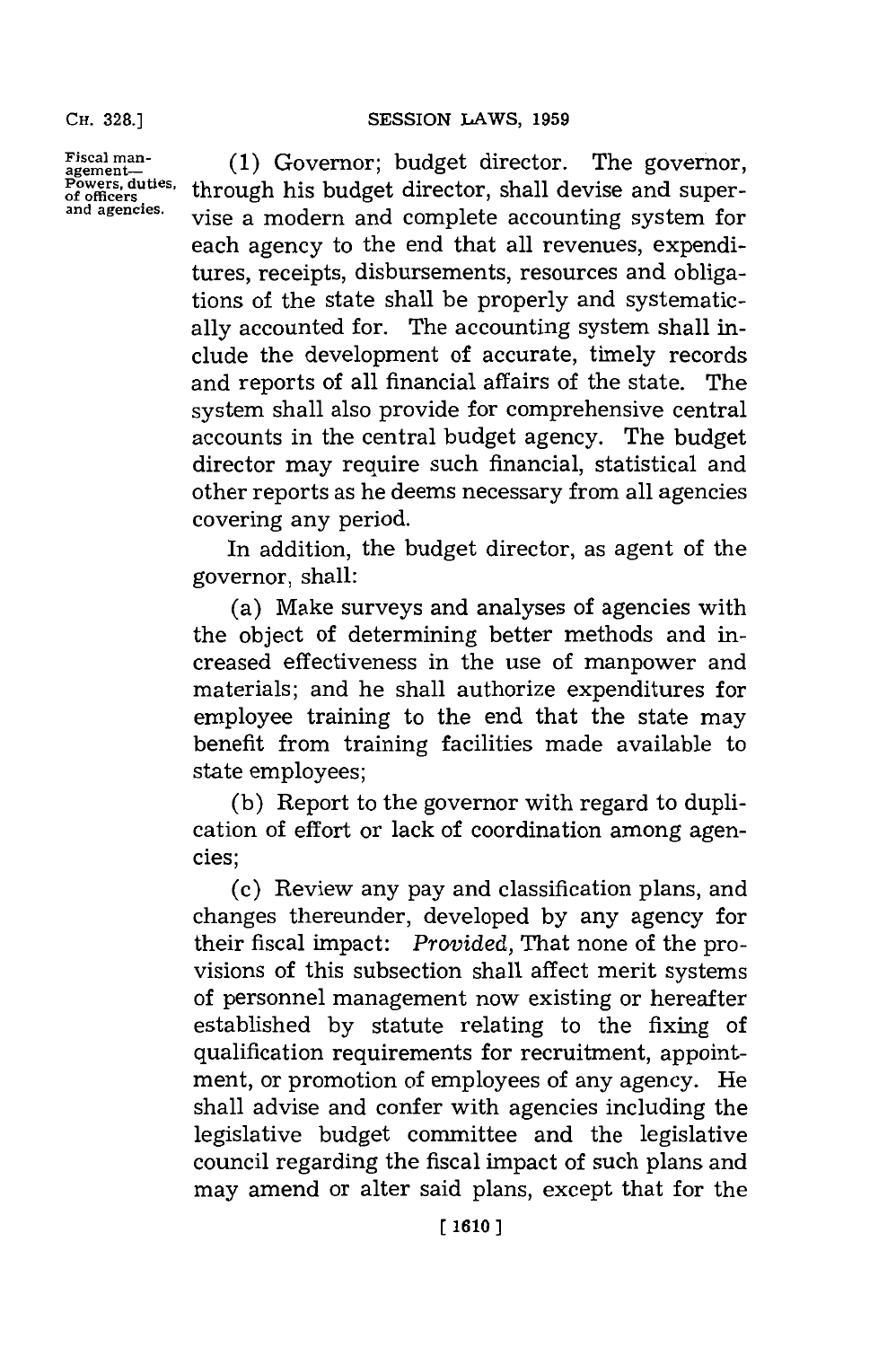following agencies no amendment or alteration of said plans may be made without the approval of the agency concerned: Agencies headed **by** elective officials; University of Washington; Washington State College; Central Washington College of Education; Eastern Washington College of Education; and Western Washington College of Education;

**(d)** Fix the number and classes of positions or authorized man years of employment for each agency and during the fiscal period amend the determinations previously fixed **by** him, except that he shall not be empowered to fix said number or said classes for the following: Agencies headed **by** elective officials; University of Washington; Washington State College; Central Washington College of Education; Eastern Washington College of Education; and Western Washington College of Education;

(e) Promulgate regulations to effectuate provisions contained in subsections (a) through **(d)** hereof.

(2) The treasurer shall:

(a) Receive, keep and disburse all public funds of the state not expressly required **by** law to be received, kept and disbursed **by** some other persons: *Provided,* That this subsection shall not apply to those public funds of the institutions of higher learning which are not subject to appropriation;

**(b)** Disburse public funds under his supervision or custody **by** warrant or check;

(c) Keep a correct and current account of all moneys received and disbursed **by** him, classified **by** fund or account;

**(d)** Perform such other duties as may be required **by** law or **by** regulations issued pursuant to this law.

It shall be unlawful for the treasurer to issue any warrant or check for public funds in the treasury except upon forms duly prescribed **by** the budget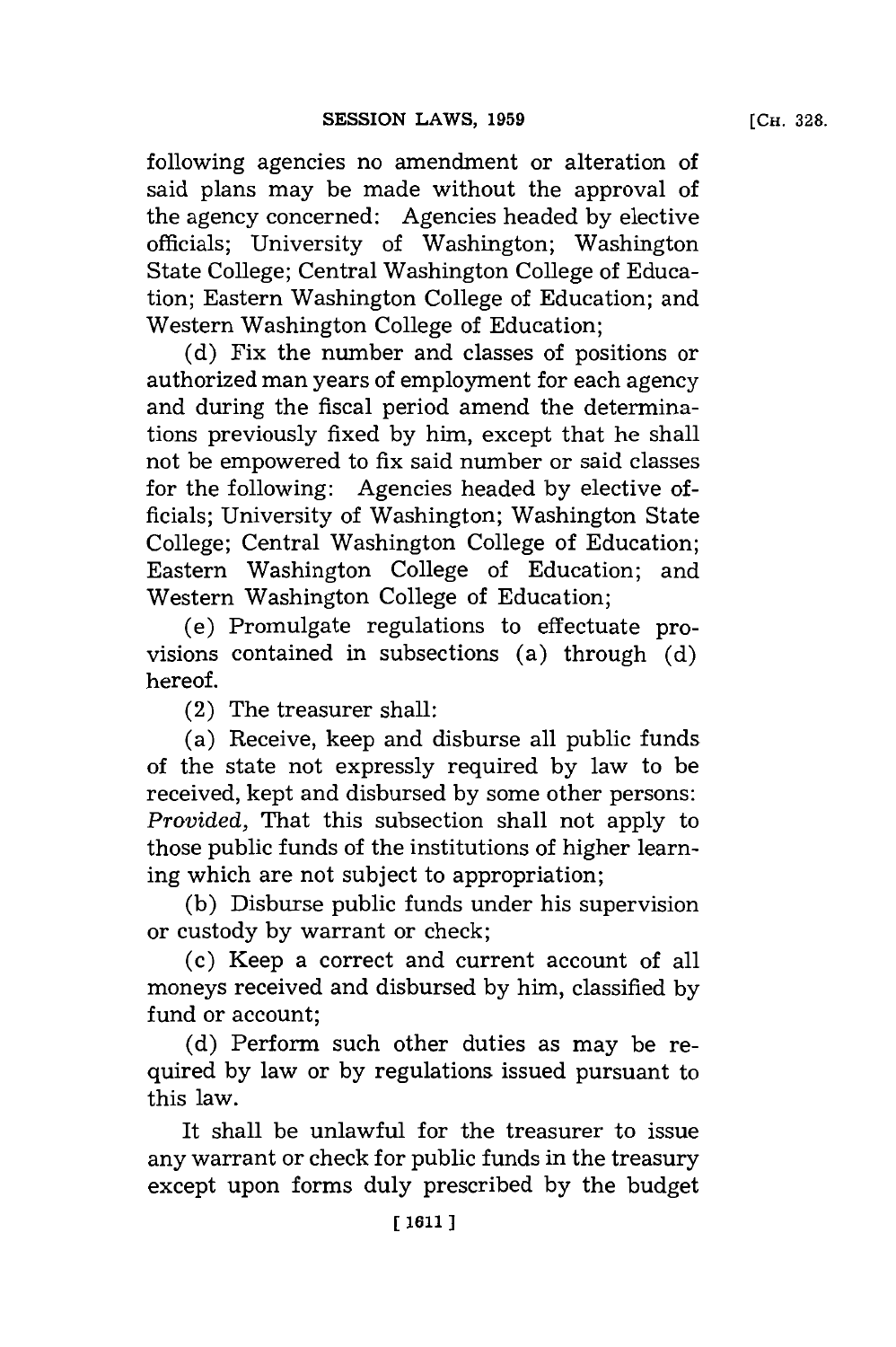**Fiscal mnan- agement-Powers, duties, of officers and agencies.**

director. Said forms shall provide for authentication and certification **by** the agency head or his designee that the services have been rendered or the materials have been furnished and the treasurer shall not be liable under his surety bond for erroneous or improper payments so made. The responsibility for recovery of erroneous or improper payments made under this section shall lie with the agency head or his designee in accordance with regulations issued pursuant to this act.

**(3)** The state auditor shall:

(a) Report to the legislature the results of current post audits that have been made of the financial transactions of each agency; to this end he may, in his discretion, examine the books and accounts of any agency, official or employee charged with the receipt, custody or safekeeping of public funds.

**(b)** Give information to the legislature, whenever required, upon any subject relating to the financial affairs of the state.

(c) Make his official report on or before the thirty-first of December which precedes the meeting of the legislature. The report shall be for the last complete fiscal period and shall include at least the following:

(i) Determinations as to whether agencies, in making expenditures, complied with the will of the legislature; and

(ii) Such plans as he deems expedient for the support of the state's credit, for lessening expenditures, for promoting frugality and economy in agency affairs and generally for an improved level of fiscal management.

**(d)** Be empowered to take exception to specific expenditures that have been incurred **by** any agency or to take exception to other practices related in any way to the agency's financial transactions and to cause such exceptions to be made a matter of public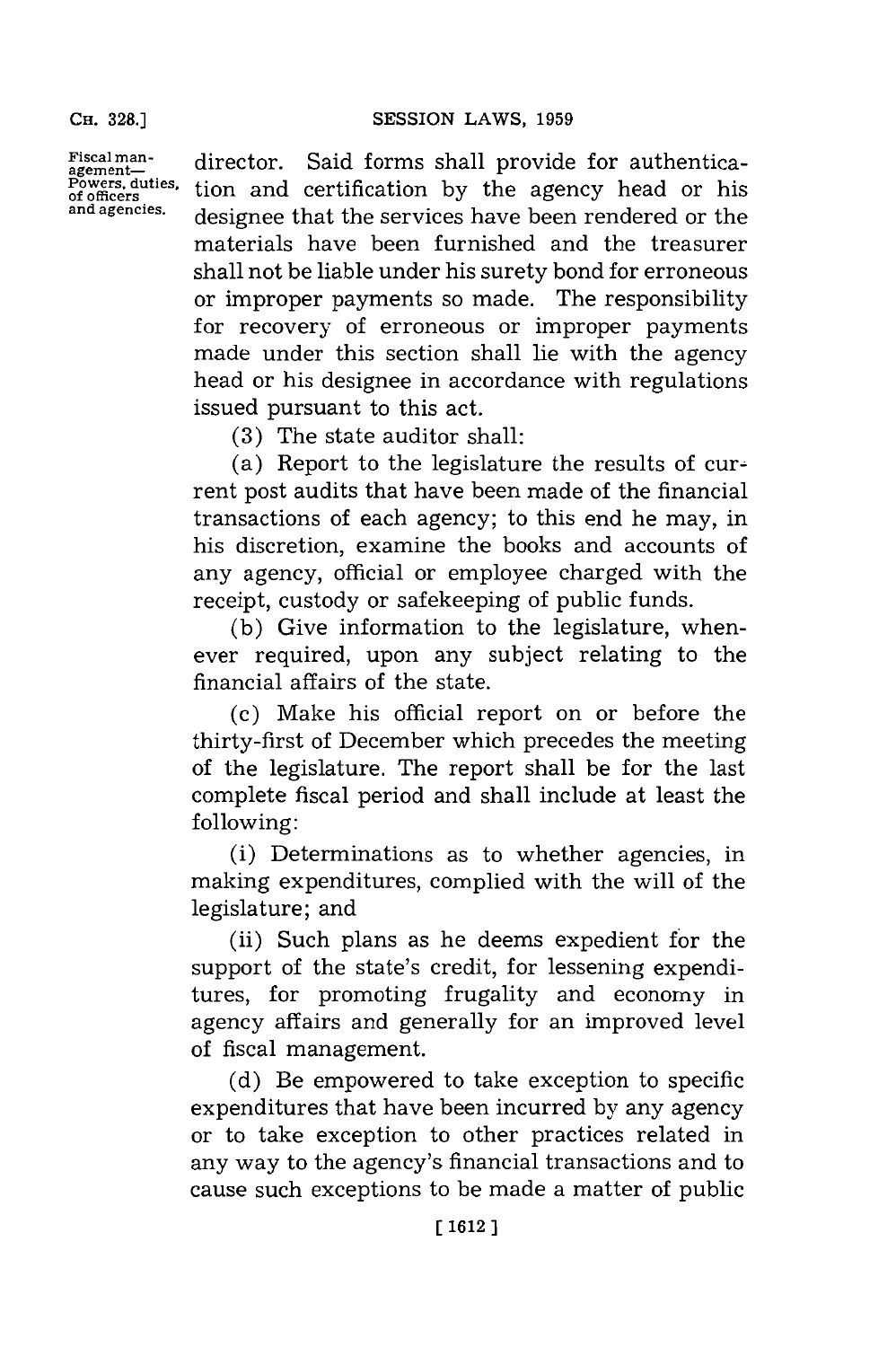record, including disclosure to the agency concerned and to the budget director. It shall be the duty of the budget director to cause corrective action to be taken promptly, such action to include, as appropriate, the withholding of funds as provided in section **11** of this act.

 $(e)$  Shall promptly report any irregularities to the attorney general.

(4) The legislative budget committee may:

(a) Make post audits of such of the financial. transactions as it may determine of any agency and to this end may in its discretion examine the books and accounts of any agency, official, or employee chargedwith the receipt, custody, or safe keeping of public: funds.

**(b)** Give information to the legislature andlegislative council whenever required upon any subject relating to the financial affairs of the state.

(c) Make its official report on or before the thirty-first of December which precedes the meeting of the legislature. The report shall be for the last complete fiscal period and shall include at least the **f** ollowing:

(i) Determinations as to the extent to which agencies in making expenditures have complied with the will of the legislature and in this connection, may take exception to specific expenditures or financial practices of any agencies; and

(ii) Such plans as it deems expedient for the support of the state's credit, for lessening expenditures, for promoting frugality and economy in agency affairs and generally for an improved level of fiscal management; and

(iii) **A** report on the efficiency and accuracy of the post audit operations of the state government.

**SEC. 17.** Refunds of erroneous or excessive pay- **Refunds.** ments. Whenever any law which provides for the collection of fees or other payment **by** an agency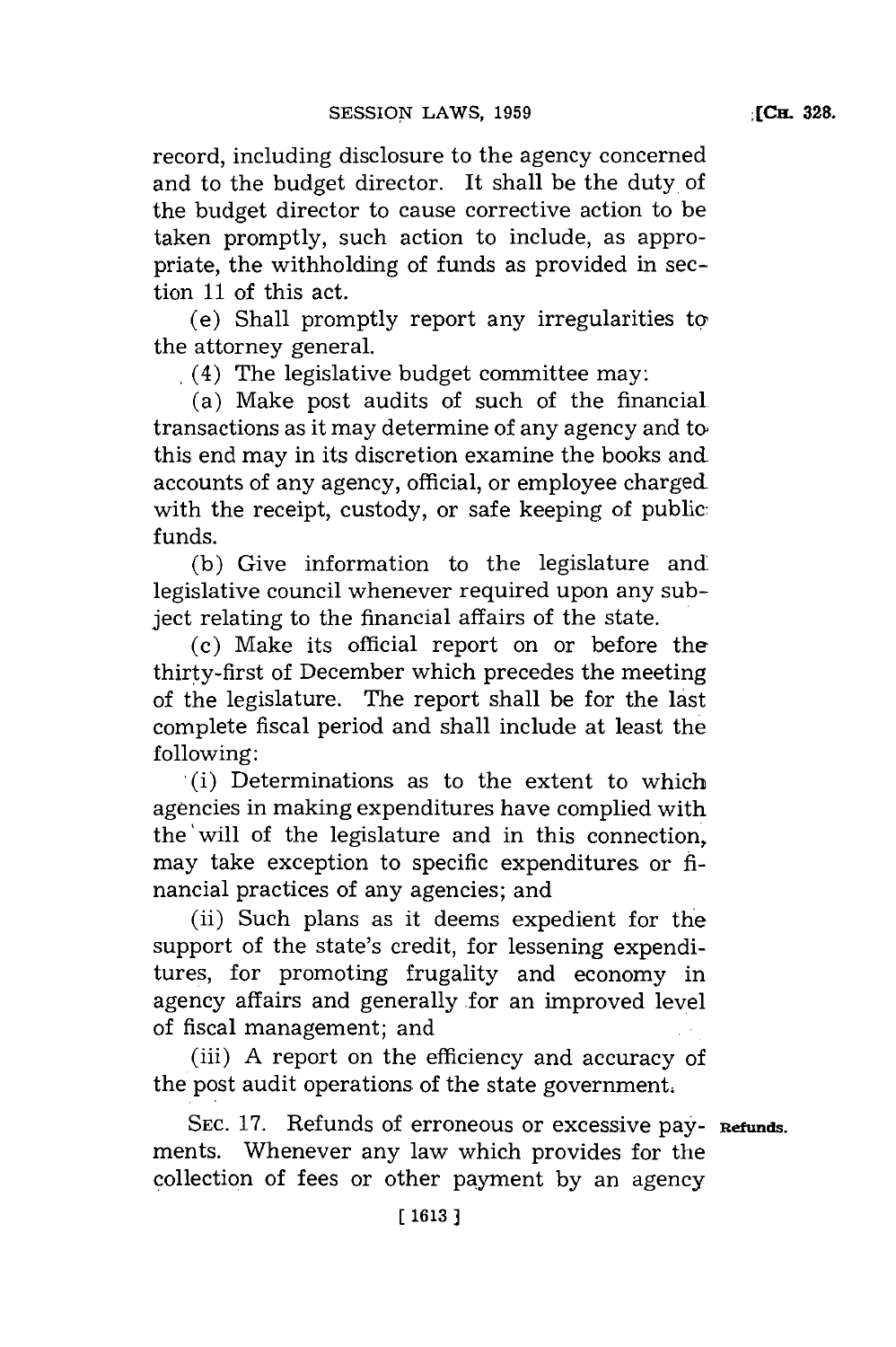does not authorize the refund of erroneous or excessive payments thereof, refunds may be made or authorized **by** the agency which collected the fees or payments of all such amounts received **by** the agency in consequence of error, either of fact or of law. The regulations issued **by** the governor pursuant to this act shall prescribe the procedure to be employed in making refunds.

**Where appro- SEC. 18.** Where appropriations not required. **Ap- priations not** propriations shall not be required for refunds, as provided in section **17** of this act, nor in the case of payments to be made from trust funds specifically created **by** law to discharge awards, claims, annuities and other liabilities of the state. **A** trust fund is defined for purposes of this act as a fund consisting of resources received and held **by** an agency as trustee, to be expended or invested in accordance with the provisions of the trust. Said funds shall include, but shall not be limited to, the Accident Fund, Medical Aid Fund, Retirement System Fund, Washington State Patrol Retirement Fund and Unemployment Trust Fund. Nor shall appropriations be required in the case of public service enterprises defined for the purposes of this section as proprietary functions conducted **by** an agency of the state. It shall not be necessary for an appropriation to be made to permit payment of obligations **by** revolving funds, as provided in section **19** of this act.

**Revolving SEC. 19.** Revolving funds. Revolving funds shall **funds.** not be created **by** law except to finance the operations of service units, or units set up to supply goods and services to other units or agencies. Such service units where created shall be self-supporting operations featuring continuous turnover of working capital. The regulations issued **by** the governor pursuant to this act shall prescribe the procedures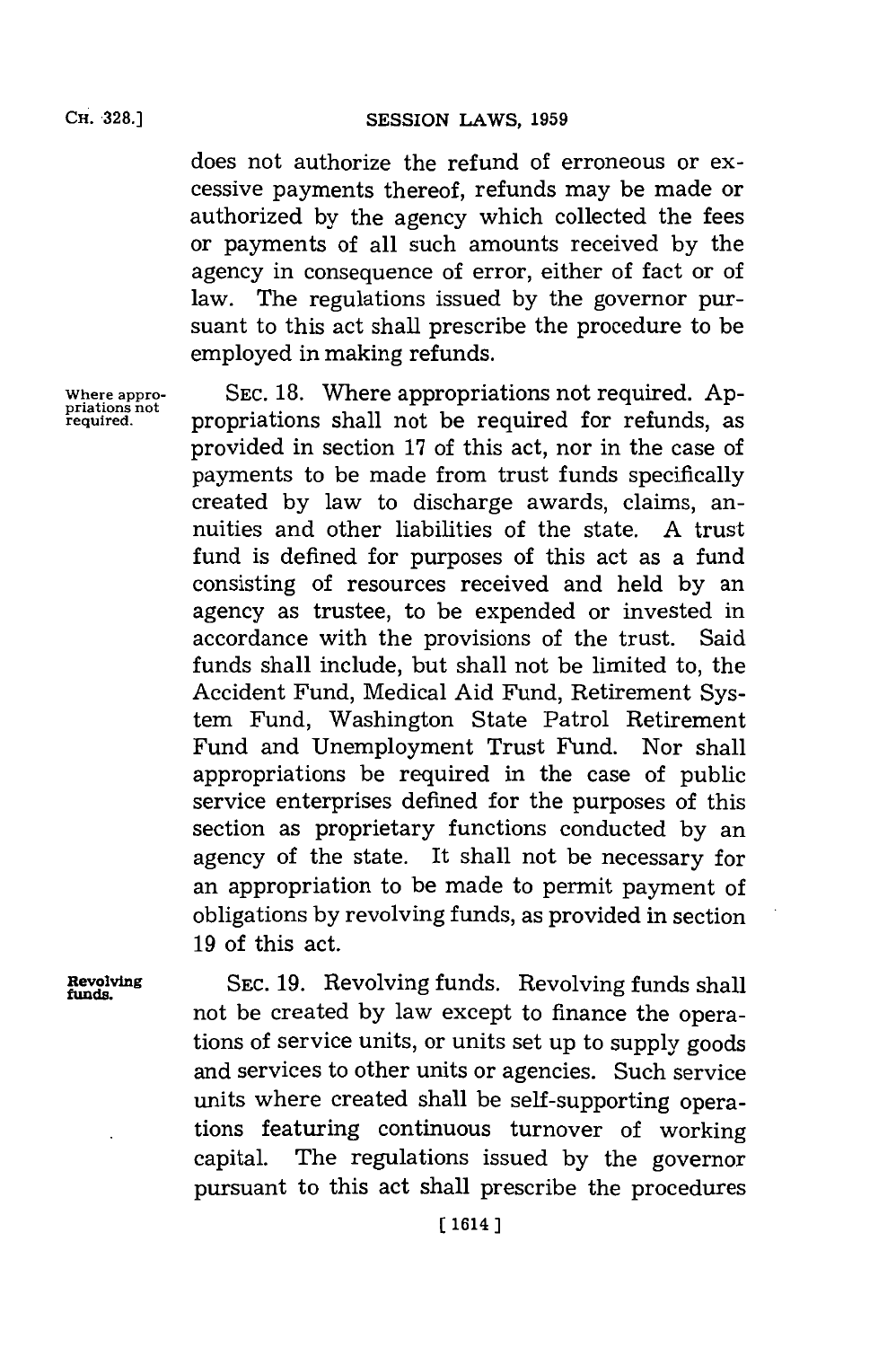to be employed **by** agencies in accounting and reporting for revolving funds and may provide for the keeping of such funds in the custody of the treasurer.

**SEC.** 20. Public records. **All** agency records re- **Public records.** fiecting financial transactions, such records being defined for purposes of this act to mean books of account, financial statements, and supporting records including expense vouchers and other evidences of obligation, shall be deemed to be public records and shall be available for public inspection in the agency concerned during official working hours.

SEC. 21. It is the intent of this act to assign to **Implementa**the governor's office authority for developing and maintaining budgeting, accounting, reporting and other systems necessary for effective expenditure and revenue control among agencies.

To this end:

**(1) All** powers and duties and functions of the state auditor relating to the disbursement of public funds **by** warrant or check are hereby transferred to the state treasurer as the governor may direct but no later than ninety days after the start of the next fiscal biennium, and the state auditor shall deliver to the state treasurer all books, records, accounts, equipment, or other property relating to such function. In all cases where any question shall arise as to the proper custody of any such books, records, accounts, equipment or property, or pending business, the governor shall determine the question;

(2) In all cases where reports, notices, certifications, vouchers, disbursements and similar statements are now required to be given to any agency the duties and responsibilities of which are being assigned or reassigned **by** this act, the same shall be given to the agency or agencies in the manner provided for in this act.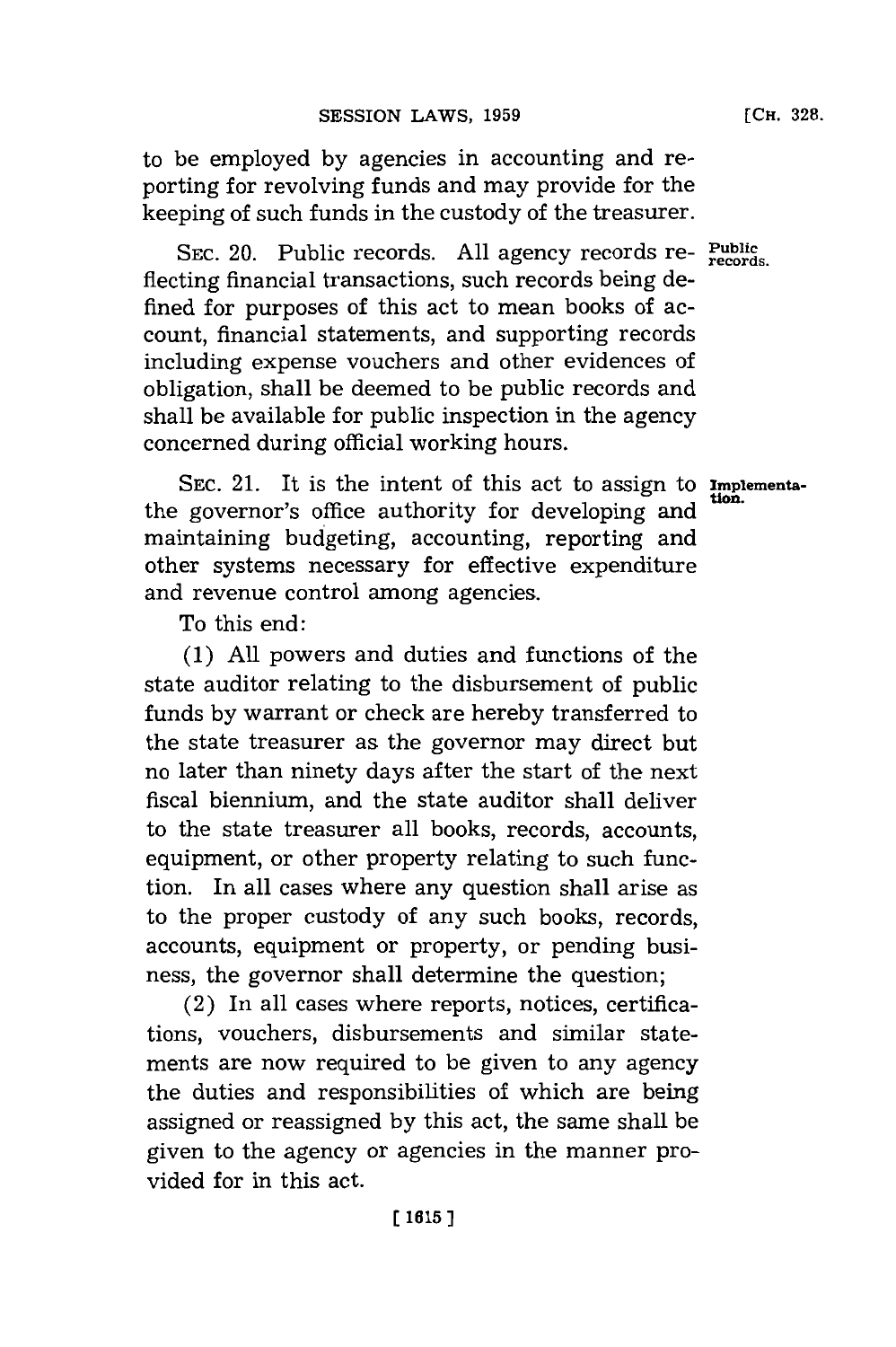**CH. 32&1**

Construction. SEC. 22. If any part of this act shall be found to be in conflict with federal requirements which are a prescribed condition to the allocation of federal funds to the state, such conflicting part of this act is hereby declared to be inoperative solely to the extent of such conflict and with respect to the agencies directly affected, and such finding or determination shall not affect the operation of the remainder of this act in its application to the agencies concerned. The rules and regulations under this act shall meet federal requirements which are a necessary condition to the receipt of federal funds **by** the state.

**Legislative SEC. 23.** For the purposes of this act, the legisenumerated. lative council, the statute law committee, the legislative budget committee, and all legislative interim committees shall be deemed a part of the legislative branch of state government.

**Inapplicable SEC.** 24. This act shall not apply to the Washingto commis-<br>sions. ton state apple advertising commission, the Washington state fruit commission, the Washington state dairy products commission, or any agricultural commodity commission created under the provisions of chapter **15.66** RCW: *Provided,* That all such commissions shall submit estimates and such other ne cessary information as may be required for the development of the budget and shall also be subject to audit **by** the appropriate state auditing agency or officer.

**Repeal. SEC. 25.** The following acts or parts of acts are repealed:

> **(1)** Sections 2 through **8, 11** and 12, chapter **9,** Laws of **1925,** sections **1** through **5,** chapter **162,** Laws of **1929** and RCW **43.86.010** through **43.86.080, 43.86.110** and **43.86.120;**

> (2) Sections **8, 9, 10, 11** and **13,** chapter **196,** Laws of 1941, sections **8** and **11,** chapter 114, Laws of 1947 and RCW **43.87.010** through **43.87.050.**